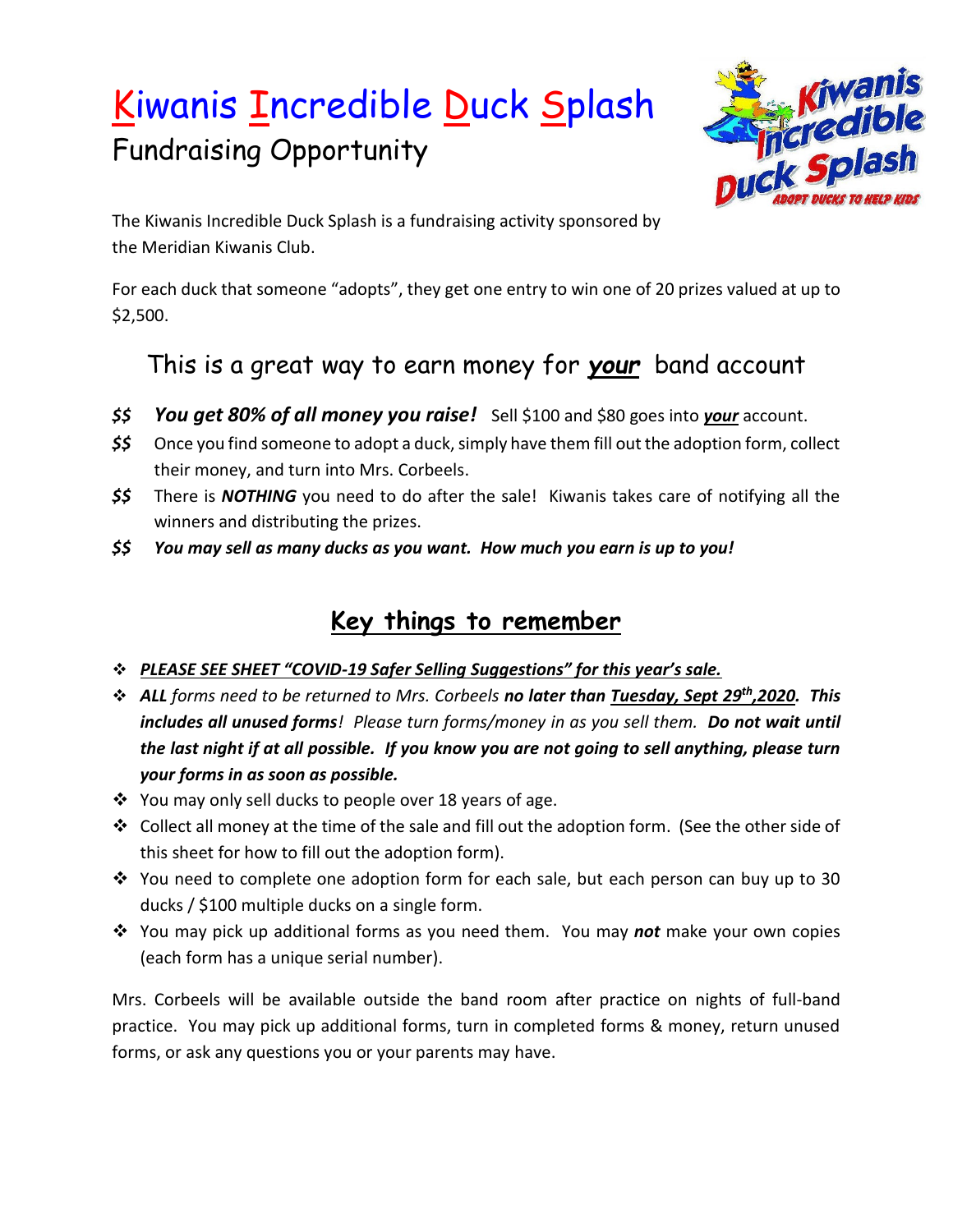# Kiwanis Incredible Duck Splash

# COVID-19 Safer Selling Suggestions

- Abide by the maximum social gathering sizes WHILE ensuring you are practicing social distancing.
- Make sales virtually (phone calls, emails, FaceTime, etc.) whenever possible. \*\*
- Wear masks when selling in person.
- Try to sell in open spaces (yard or porch) rather than entering homes.
- Wash your hands and use sanitizer frequently.
- Sneeze or cough only into a tissue or your elbow.
- Avoid touching your face at all times.
- Minimize touching frequently used surfaces such as gates, fences, doorbells, doorknobs, etc.
- Carry your own ink pen for filling out Duck Adoption Forms
- Complete the forms yourself. Verify spelling of names, addresses, and correct phone number.
- Tear off the portion you have just completed and give the other portion to the customer. \*\*
- Collect payment, put in safe place, and then sanitize your hands.
- Shower and wash and change your clothes immediately upon returning home.

\*\*NOTE: If you sell some duck adoptions "virtually" by phone, email, etc. it is not necessary that you get the customer portion to them. As long as you collect and turn in the money with the part that has their customer information (name, address, phone #) their ducks will be entered in the drawing and they do not need to be present or ever show their customer portion to claim their prize.

Remember – Checks should be made payable to Kiwanis Duck Splash and should contain the adoption form serial number on the memo line.